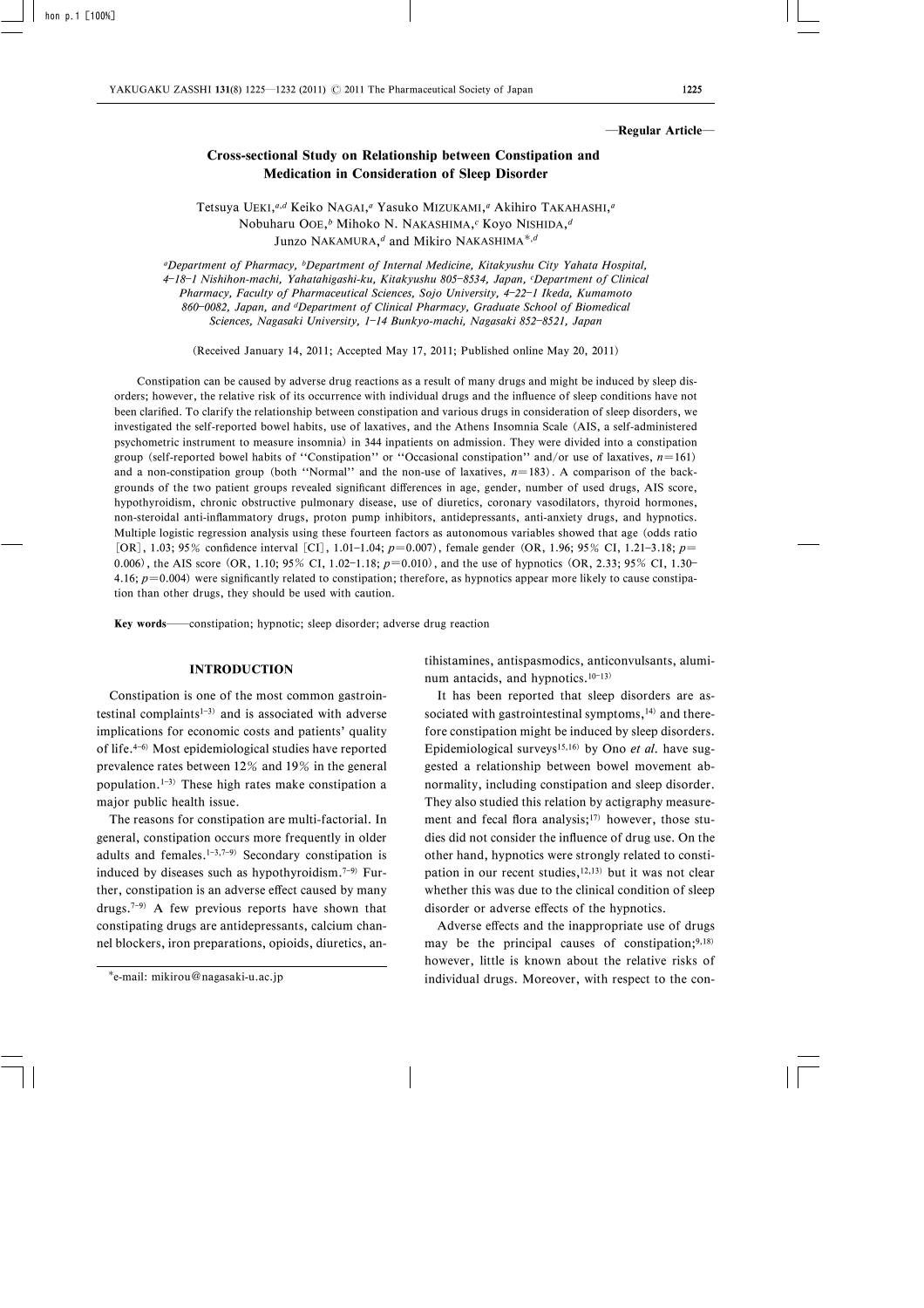sideration of both sleep conditions and drug use, no reports are available. In the present study, we analyzed the relationship between constipation and drugs by considering the patient background, including sleep conditions.

### PATIENTS AND METHODS

**Patients** This study was approved by the Ethics Committee of the Nagasaki University Graduate School of Biomedical Sciences and was conducted at Kitakyushu City Yahata Hospital. The patients included in the study consented to the study after admission to the hospital from February 2007 to October 2009.

Methods The self-reported bowel habits, use of laxatives, defecation frequency, and sleep conditions of these patients were surveyed on admission. Bowel habits, based on subjectivity, were classified into five groups of "Normal", "Constipation", "Occasional constipation", "Diarrhea", or "Constipation and diarrhea''. The laxatives were prescription or over-thecounter (OTC) drugs indicated for constipation, but drugs prescribed prior to examination or for operation pre-treatment, and lactulose used in the treatment of hyperammonemia were excluded. The drugs were categorized based on the Standard Commodity Classification of Japan. Defecation frequencies were expressed as the number of days between defecation (defecation interval). The sleep conditions were evaluated using the Athens Insomnia Scale  $(AIS),<sup>19</sup>$  a self-administered psychometric instrument consisting of eight items. The items assessed difficulty with sleep induction, awakening during the night, early morning awakening, total sleep time, overall quality of sleep, and problems with sense of well-being, functioning, and sleepiness during the day. Each item was rated 0 to 3, (with 0 corresponding to "no problem at all" and 3 "very serious problem"); therefore, the total AIS score ranges from 0 (denoting absence of any sleep-related problem) to 24 (representing the most severe degree of insomnia).19) The total score of 6 or more in the AIS showed the presence of insomnia with high sensitivity and specificity.<sup>20)</sup>

The patients included in the analysis were those who reported bowel habits of "Normal", "Constipation", and "Occasional constipation". Patients who reported "Diarrhea" and "Constipation and diarrhea'' were excluded from the study. The patients were divided into two groups according to their selfreported bowel habits and use of laxatives. The constipation group reported "Constipation" or "Occasional constipation'' and/or the use of laxatives, and the non-constipation group reported both "Normal'' and the non-use of laxatives. For these two groups, patient backgrounds were compared with respect to age, gender, number of used drugs (excluding laxatives), history of allergy or adverse drug reactions, history of gastrointestinal resection, body mass index, AIS score, type of disease (a disease class was excluded if fewer than 5 patients had it), and the types of drugs taken (a drug class was excluded if fewer than 5 patients were taking those drugs). Significantly different factors that could be specific to constipation were identified. Multivariable analysis was performed using these factors. Drugs significantly related to constipation were investigated in further detail.

Statistical Analysis To compare the two groups by means of continuous variables, the two-tailed Mann-Whitney test was used. For discrete variables, the  $\chi^2$  or Fisher's exact test was employed. Multivariable analysis was applied to multiple logistic regression analysis.  $p \le 0.05$  was considered significant. Statistical analyses were performed using Stat View-J version 5.0 (SAS Institute Inc.).

#### RESULTS

Patients and Self-reported Bowel Habits A total of 372 patients were examined, 165 of which had been admitted to the department of cardiovascular disease, 143 to internal medicine, 27 to orthopedics, 22 to surgery, 11 to neurosurgery, 1 to ophthalmology, 1 to otolaryngology, 1 to urology, and 1 to plastic surgery.

Of the 372 patients, 212 (57.0%) reported bowel habits of "Normal", 50 (13.4%) "Occasional constipation", 82  $(22.0\%)$  "Constipation", 20  $(5.4\%)$ "Diarrhea", and 8  $(2.2\%)$  "Constipation and diarrhea". Those excluded were the 20 who reported "Diarrhea" and 8 who reported "Constipation and diarrhea''. This left 344 (male 174, female 170) patients whose data were analyzed in the study.

The subjects were not suffering from Hirschsprung disease or sigmoid dolichocolon with a congenital cause of organic constipation, and were not pregnant. There were 3 patients with ileus and 2 with Parkinson's disease. Only 1 patient was using opioids.

Use of Laxatives and Defecation Frequency Of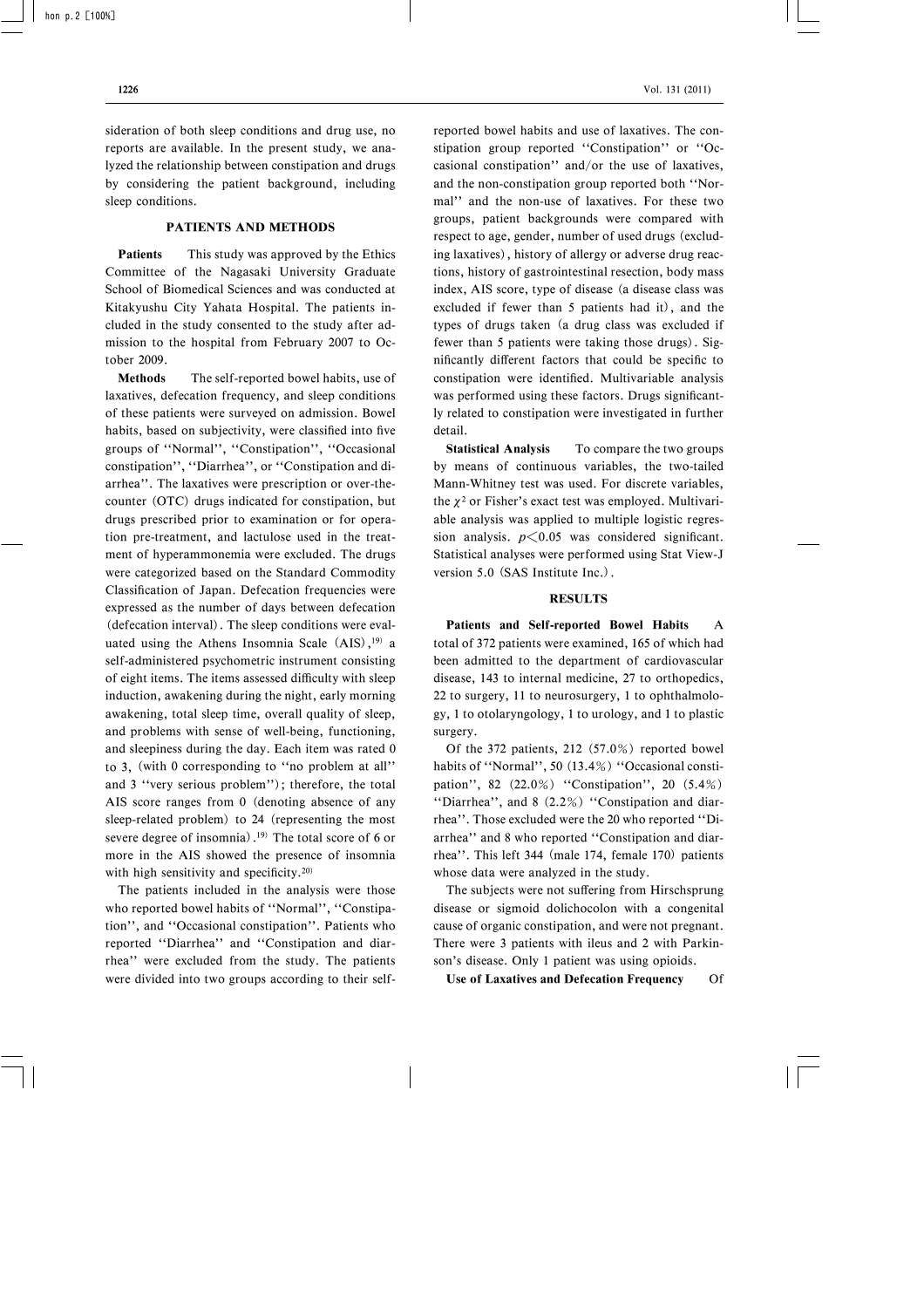the 344 patients, 119 (34.6%) were using laxatives. Among 119 laxative users, 70 (58.9%) were taking them regularly and 49 (41.1%) occasionally, and 100 (84.0%) were using prescription drugs, 18 (15.1%) were using OTC drugs, and 1 (0.8%) was using both prescription and OTC drugs. In 28 (23.5%) of cases, two or more laxatives were used together. The most commonly taken laxatives were sennoside in 72 patients, magnesium oxide in 51, bisacodyl in 8, glycerin enema in 4, rhubarb-containing preparations in 4, and sodium picosulfate in 2.

Defecation intervals in the patients with "Normal", "Occasional constipation", and "Constipation'' bowel habits were a mean of 1.1 (median 1.0), 1.9 (2.0), and 2.7 (2.0) days, respectively.

Classification of Constipation and Non-constipation Groups Of the 212 patients who reported bowel habits of "Normal", 29 were using laxatives; therefore, 161 were classified into the constipation group ("Constipation" or "Occasional constipation'' and/or use of laxatives), and 183 were classified into the non-constipation group (both "Normal" and non-use of laxatives) (Fig. 1).

Comparison of Patient Backgrounds between Constipation and Non-constipation Groups Patient backgrounds and drugs taken by the two groups are compared in Tables 1 and 2, respectively. Significant differences were found for fourteen factors of age  $(p)$  $\leq$ 0.001), gender (p=0.002), number of used drugs  $(p<0.001)$ , AIS score  $(p<0.001)$ , hypothyroidism  $(p=0.046)$ , chronic obstructive pulmonary disease  $(p=0.044)$ , use of diuretics  $(p=0.036)$ , use of coro-



Fig. 1. Classification of Constipation and Non-constipation Groups according to Self-reported Bowel Habits and Use of Laxatives

nary vasodilators  $(p=0.013)$ , use of thyroid hormones  $(p=0.046)$ , use of non-steroidal anti-inflammatory drugs (NSAIDs), including low-dose aspirin  $(p=0.019)$ , use of proton pump inhibitors  $(p=0.019)$ 0.038), use of antidepressants  $(p=0.004)$ , use of anti-anxiety drugs  $(p=0.047)$ , and use of hypnotics  $(p)$  $< 0.001$ .

The distribution of the total AIS scores in the constipation group was different from that in the nonconstipation group, as depicted in Fig. 2. Furthermore, the proportion of the total AIS score of 6 or more in the constipation group was significantly higher than in the non-constipation group  $(p<0.001)$  $(Fig. 3)$ .

Multivariable Analysis Multiple logistic regression analysis was performed using the dependent variables of constipation and non-constipation, and the autonomous variables of the significant difference of the fourteen factors from the patient backgrounds between the two groups (Table 3). As a result, age (odds ratio  $[OR]$ , 1.03; 95% confidence interval [CI], 1.01-1.04;  $p=0.007$ ), female gender (OR, 1.96; 95% CI, 1.21-3.18;  $p=0.006$ , the AIS score (OR, 1.10; 95% CI, 1.02-1.18;  $p=0.010$ ), and the









The numbers on top of the bars represent counts of patients per score of Athens Insomnia Scale.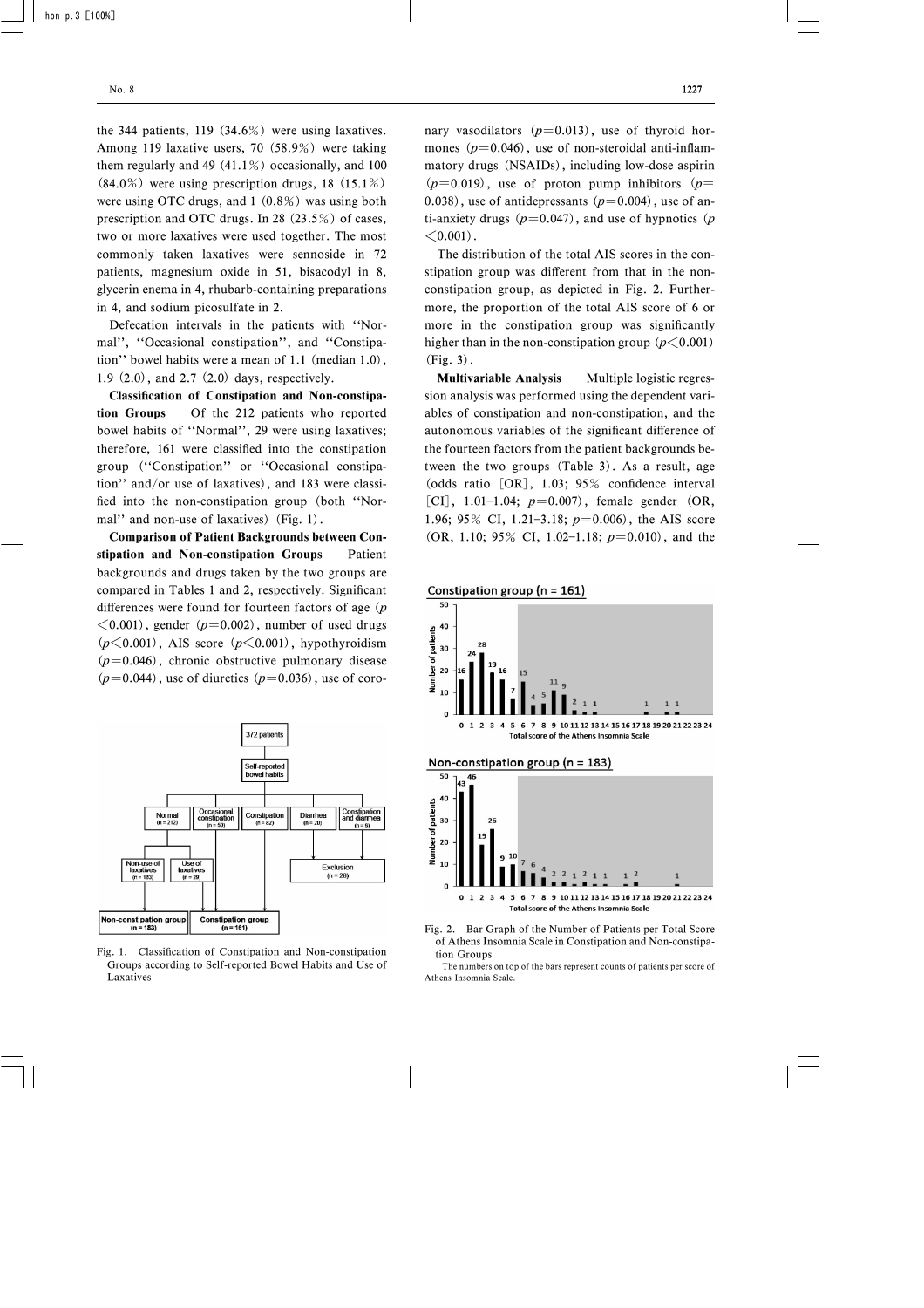| Patient backgrounds                          | Overall<br>$(n=344)$ | Constipation<br>group $(n=161)$ | Non-constipation<br>group $(n=183)$ | $p$ value             |
|----------------------------------------------|----------------------|---------------------------------|-------------------------------------|-----------------------|
| Age (years)                                  | $70.5(19-94)$        | $73(19-91)$                     | $67(23 - 94)$                       | $<$ 0.001 $\circ$     |
| Gender (male/female)                         | 174/170              | 67/94                           | 107/76                              | 0.002a                |
| Number of used drugs (excluding laxatives)   | $5(0-27)$            | $6(0-21)$                       | $4(0-27)$                           | $\leq 0.001$ c        |
| History of allergy or adverse drug reactions | 65                   | 26                              | 39                                  | 0.222a                |
| History of gastrointestinal resection        | 27                   | 15                              | 12                                  | 0.342a                |
| Body mass index $(kg/m2)$                    | $23.4(12.4-53.3)$    | $23.4(12.4 - 53.3)$             | $23.6(15.3-42.1)$                   | 0.082c                |
| Athens Insomnia Scale                        | $2(0-21)$            | $3(0-21)$                       | $2(0-21)$                           | $<$ 0.001 $\circ$     |
| Underlying diseases                          |                      |                                 |                                     |                       |
| Hypertension                                 | 192                  | 86                              | 106                                 | 0.401 <sup>a</sup>    |
| Diabetes mellitus                            | 116                  | 56                              | 60                                  | 0.696a                |
| Hyperlipidemia                               | 93                   | 42                              | 51                                  | 0.710a                |
| Hypothyroidism                               | 12                   | 9                               | 3                                   | 0.046a                |
| Cerebrovascular disease                      | 40                   | 23                              | 17                                  | 0.149a                |
| Bronchial asthma                             | 26                   | 9                               | 17                                  | 0.195a                |
| Chronic obstructive pulmonary disease        | 17                   | 12                              | 5                                   | 0.044a                |
| Renal failure                                | 15                   | 6                               | 9                                   | 0.589a                |
| Heart failure                                | 52                   | 24                              | 28                                  | 0.919a                |
| Liver disease                                | 38                   | 14                              | 24                                  | 0.192a                |
| Ischemic heart disease                       | 115                  | 62                              | 53                                  | 0.061a                |
| Gastroduodenal ulcer                         | 8                    | 4                               | $\overline{4}$                      | >0.999 <sup>b</sup>   |
| Gastric cancer                               | 10                   | 5                               | 5                                   | $>0.999$ <sup>b</sup> |
| Colon cancer                                 | 10                   | 7                               | $\overline{3}$                      | 0.199 <sup>b</sup>    |
| Liver cancer                                 | 8                    | 4                               | 4                                   | >0.999 <sup>b</sup>   |
| Lung cancer                                  | 5                    | $\Omega$                        | 5                                   | 0.063 <sup>b</sup>    |
| Depression                                   | 15                   | 9                               | 6                                   | 0.295a                |
| Anemia                                       | 15                   | 9                               | 6                                   | 0.295a                |

Table 1. Comparison of Patient Backgrounds between Constipation and Non-constipation Groups

Age, number of used drugs, body mass index, and Athens Insomnia Scale indicate medians (ranges). Other data indicate number of patients. Statistical analyses were applied to (a)  $\chi^2$ -test, (b) Fisher's exact test, (c) Mann-Whitney test.

use of hypnotics (OR, 2.33; 95% CI, 1.30–4.16;  $p=$ 0.004) were significantly related to constipation.

Types of Hypnotics The types of hypnotics taken are shown in Table 4. There were no significant differences in the proportion of constipation among individual drugs, but benzodiazepines showed a tendency to increase the proportion than non-benzodiazepines. In the examination of the number of hypnotics taken, of the 109 patients who were taking one kind of hypnotic, 69  $(63.3\%)$  were classified into the constipation group. As for patients taking more than two kinds, 18 of 28  $(64.3\%)$  were classified into the constipation group. The proportion of constipation with the regular and occasional use of hypnotics was 70 of 110 (63.6%) and 17 of 27 (63.0%), respectively. No difference was detected in the number of hypnotics taken and frequency of hypnotic use.

#### DISCUSSION

Our previous studies on the relationship between constipation and drugs showed that hypnotics were significantly related to constipation; $12,13$ ) however, sleep conditions were not taken into consideration. The aim of the present study was to determine whether there is a relationship between hypnotics and constipation, with considering potential confounding factors such as sleep disorders. Our data indicated a significant relationship between hypnotics and constipation.

Previous reports<sup> $7-9$ </sup> have shown that constipation can be induced by most central nervous system drugs, including hypnotics; for example, antidepressants are known as drugs causing constipation, while not much is known about hypnotics.

One possible mechanism of constipation caused by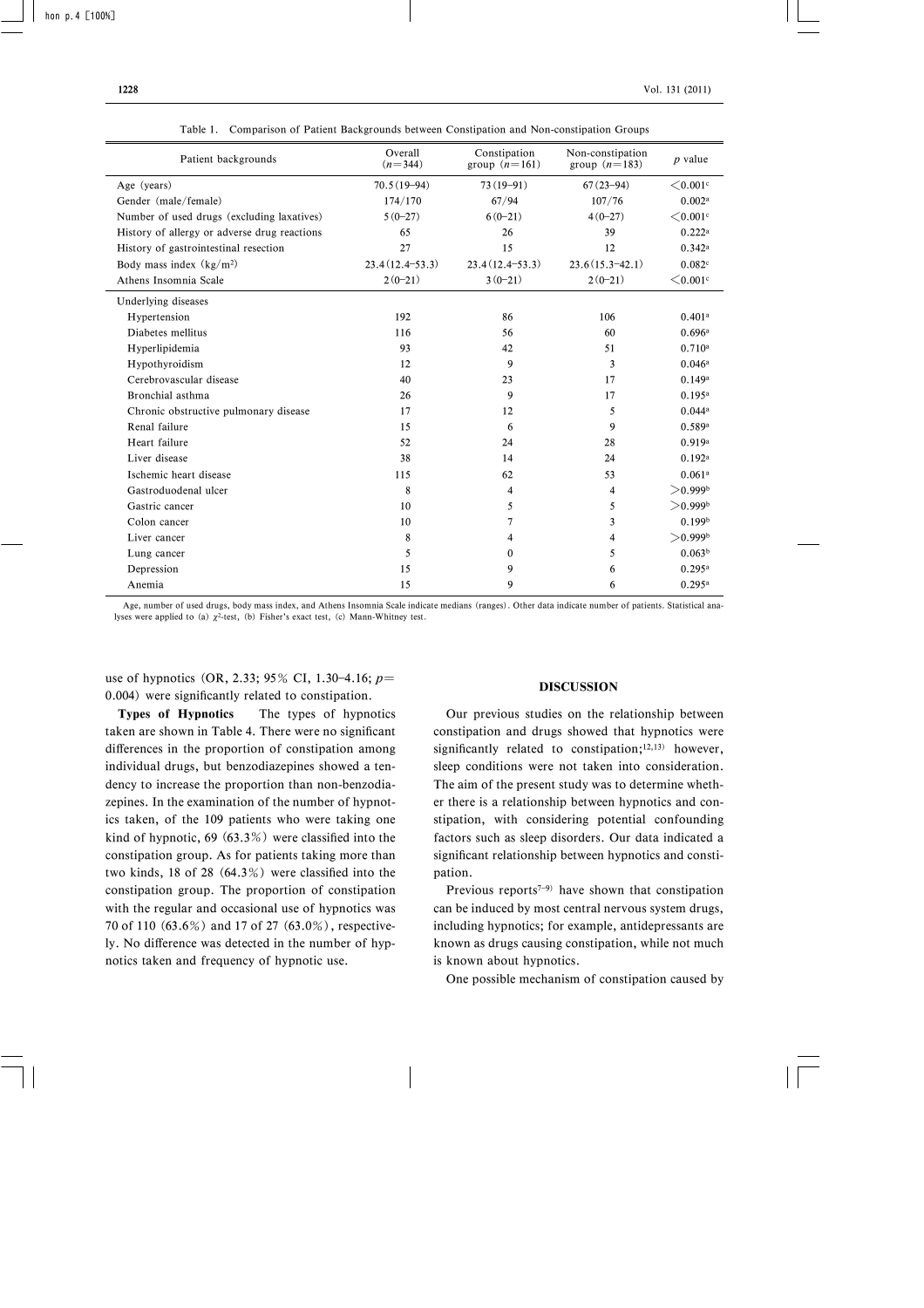| Drugs                                    | Overall<br>$(n=344)$ | Constipation<br>group $(n=161)$ | Non-constipation<br>group $(n=183)$ | $p$ value               |
|------------------------------------------|----------------------|---------------------------------|-------------------------------------|-------------------------|
| Calcium channel blockers (CCBs)          | 139                  | 65                              | 74                                  | 0.990a                  |
| Angiotensin converting enzyme inhibitors | 22                   | 11                              | 11                                  | 0.756a                  |
| Angiotensin II receptor blockers         | 100                  | 41                              | 59                                  | 0.167a                  |
| $\alpha$ -Blockers                       | 18                   | 11                              | $\overline{7}$                      | $0.211$ <sup>a</sup>    |
| $\beta$ -Blockers                        | 40                   | 16                              | 24                                  | 0.359a                  |
| Diuretics                                | 65                   | 38                              | 27                                  | 0.036a                  |
| Coronary vasodilators excluding CCBs     | 70                   | 42                              | 28                                  | $0.013^a$               |
| HMG-CoA reductase inhibitors             | 82                   | 42                              | 40                                  | 0.358a                  |
| <b>Bezafibrates</b>                      | $\boldsymbol{7}$     | 3                               | $\overline{4}$                      | $>$ 0.999b              |
| Anticoagulants (warfarin)                | 17                   | 8                               | 9                                   | 0.983a                  |
| Antiplatelet drugs                       | 42                   | 22                              | 20                                  | 0.439a                  |
| Antiarrhythmic drugs                     | 18                   | 8                               | 10                                  | 0.837a                  |
| Digitalis                                | 12                   | 5                               | $\overline{7}$                      | 0.717a                  |
| Urate-lowering drugs                     | 30                   | 17                              | 13                                  | 0.257a                  |
| Thyroid hormones                         | 12                   | 9                               | 3                                   | 0.046a                  |
| Prostaglandin analogues                  | 19                   | 11                              | 8                                   | 0.319a                  |
| NSAIDs including low-dose aspirin        | 123                  | 68                              | 55                                  | 0.019a                  |
| Histamine-2 receptor antagonists         | 73                   | 39                              | 34                                  | $0.201$ <sup>a</sup>    |
| Proton pump inhibitors                   | 44                   | 27                              | 17                                  | 0.038a                  |
| Antipsychotics                           | 16                   | 9                               | $\overline{7}$                      | 0.438a                  |
| Antidepressants                          | 19                   | 15                              | $\overline{4}$                      | 0.004a                  |
| Antianxiety drugs                        | 56                   | 33                              | 23                                  | 0.047a                  |
| Hypnotics                                | 137                  | 87                              | 50                                  | ${<}0.001$ <sup>a</sup> |
| Antiepileptics                           | $\overline{7}$       | 5                               | $\overline{2}$                      | 0.259 <sup>b</sup>      |
| Antiparkinson drugs                      | $\overline{7}$       | 5                               | $\overline{2}$                      | 0.259 <sup>b</sup>      |
| Muscle relaxants                         | 13                   | 8                               | 5                                   | 0.278a                  |
| Hypoglycemic drugs                       | 50                   | 28                              | 22                                  | 0.159a                  |
| $\alpha$ -Glucosidase inhibitors         | 22                   | 13                              | 9                                   | $0.232$ <sup>a</sup>    |
| $\beta$ -Adrenoceptor agonists           | 6                    | $\overline{3}$                  | 3                                   | $>$ 0.999b              |
| Xanthines (theophylline)                 | 16                   | $\overline{7}$                  | 9                                   | 0.802a                  |
| Steroids                                 | $\overline{7}$       | 3                               | $\overline{4}$                      | $>$ 0.999b              |
| Antiallergic drugs                       | 23                   | 13                              | 10                                  | 0.334a                  |
| Iron preparations                        | 5                    | $\overline{4}$                  | $\mathbf{1}$                        | 0.190 <sup>b</sup>      |
| Hemostatics                              | 5                    | 2                               | 3                                   | $>$ 0.999b              |
| Antibiotics                              | 12                   | 5                               | $\overline{7}$                      | 0.717a                  |
| Osteoporosis drugs                       | 28                   | 18                              | 10                                  | 0.053a                  |
| Anticancer drugs                         | 6                    | $\overline{c}$                  | $\overline{4}$                      | 0.689 <sup>b</sup>      |
| Anticholinergics for neurogenic bladder  | 9                    | 6                               | 3                                   | 0.314 <sup>b</sup>      |

Table 2. Comparison of Taken Drugs between Constipation and Non-constipation Groups

NSAIDs denotes non-steroidal anti-inflammatory drugs. Statistical analyses were applied to (a)  $\chi^2$ -test, (b) Fisher's exact test. Data indicate number of patients.

hypnotics is based on anticholinergic and myorelaxant effects. The pharmacological actions of hypnotics are similar to those of anti-anxiety drugs, while their anticholinergic effects are weaker than those of antidepressants; however, our data showed that only hypnotics were significantly related to constipation. One explanation may be a difference in the timing of drug administration. Enterokinesis is active during sleep when the parasympathetic nervous system is dominant. This means that hypnotics taken before going to bed are maximally active during sleep; therefore, they may inhibit enterokinesis and lead to constipation.

Comparison of the constipation group and nonconstipation groups showed differences in the types of drugs taken, with significant effects of diuretics, coronary vasodilators, thyroid hormones, NSAIDs, proton pump inhibitors, antidepressants, and anti-anxie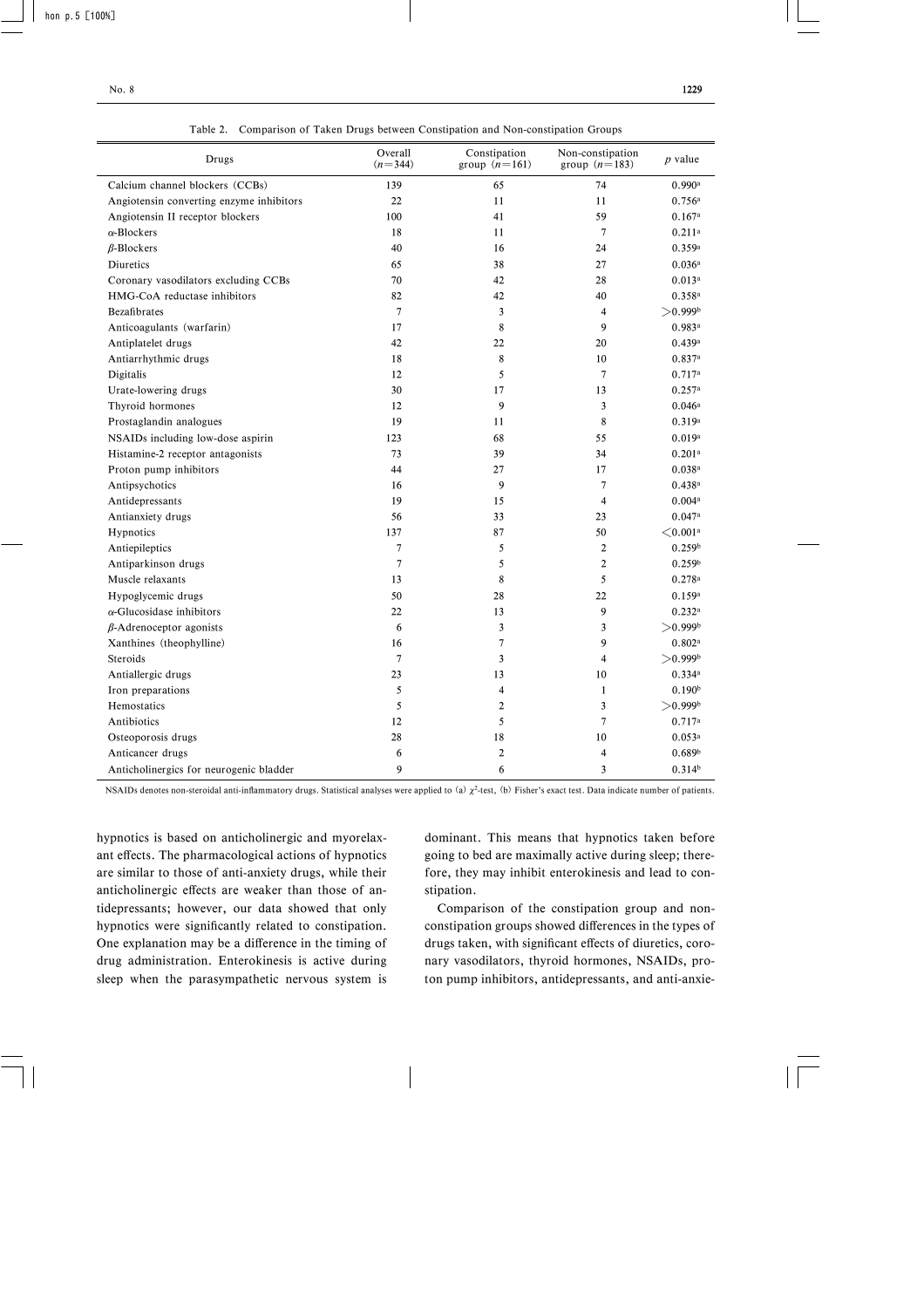ty drugs, which are already known to cause constipation. Antidepressant-induced constipation is wellknown, but we were not able to show the significance of the relationship with multivariable analysis. Recently, new antidepressants, such as selective serotonin reuptake inhibitors, which exhibit fewer adverse reactions than tricyclic antidepressants, $21$ ) have been



Fig. 3. Proportion of the Total Athens Insomnia Scale Score of 6 or More in Constipation and Non-constipation Groups Statistical analysis used  $\chi^2$ -test.

| Table 3. Multiple Logistic Regression Analysis for the Risk |  |  |  |
|-------------------------------------------------------------|--|--|--|
| Factors Related to Constipation                             |  |  |  |

| Factors                                     | Odds ratio | 95% CI         | <i>p</i> value |
|---------------------------------------------|------------|----------------|----------------|
| Age                                         | 1.03       | $1.01 - 1.04$  | 0.007          |
| Female gender                               | 1.96       | $1.21 - 3.18$  | 0.006          |
| Number of used drugs                        | 0.97       | $0.89 - 1.06$  | 0.522          |
| Athens Insomnia Scale                       | 1.10       | $1.02 - 1.18$  | 0.010          |
| Hypothyroidism                              | 2.54       | $0.22 - 29.71$ | 0.458          |
| Chronic obstructive pulmo-<br>nary disease  | 3.01       | $0.94 - 9.65$  | 0.064          |
| Use of diuretics                            | 1.27       | $0.67 - 2.41$  | 0.457          |
| Use of coronary vasodilators                | 1.95       | $0.97 - 3.93$  | 0.061          |
| Use of thyroid hormones                     | 1.28       | $0.11 - 15.32$ | 0.844          |
| Use of NSAIDs including<br>low-dose aspirin | 1.03       | $0.53 - 2.01$  | 0.920          |
| Use of proton pump inhibitors               | 1.48       | $0.71 - 3.12$  | 0.299          |
| Use of antidepressants                      | 2.72       | $0.80 - 9.20$  | 0.109          |
| Use of antianxiety drugs                    | 0.88       | $0.41 - 1.88$  | 0.745          |
| Use of hypnotics                            | 2.33       | $1.30 - 4.16$  | 0.004          |

CI: denotes confidence interval, NSAIDs: non-steroidal anti-inflammatory drugs.

| Classification      |                  | Duration of action       |                     | Generic name                                            |                     |
|---------------------|------------------|--------------------------|---------------------|---------------------------------------------------------|---------------------|
| Non-benzodiazepines | 34/62            |                          |                     | Zolpidem tartrate                                       | 24/43<br>$(55.8\%)$ |
|                     | $(54.8\%)$       | Ultra short-acting type  | 63/99<br>$(63.6\%)$ | Zopiclone                                               | 10/19<br>$(52.6\%)$ |
| Benzodiazepines     |                  |                          |                     | Triazolam                                               | 29/37<br>$(78.4\%)$ |
|                     |                  | Short-acting type        |                     | Brotizolam<br>Lormetazepam<br>Rilmazafone hydrochloride | 21/35<br>$(60.0\%)$ |
|                     |                  |                          | 25/40<br>$(62.5\%)$ |                                                         | 1/2<br>$(50.0\%)$   |
|                     | 71/106           |                          |                     |                                                         | 3/3<br>$(100\%)$    |
|                     | $(67.0\%)$       | Intermediate-acting type |                     | Estazolam<br>Flunitrazepam<br>Nitrazepam                | 2/2<br>$(100\%)$    |
|                     |                  |                          | 17/24<br>$(70.8\%)$ |                                                         | 8/13<br>$(61.5\%)$  |
|                     |                  |                          |                     |                                                         | 7/9<br>(77.8%       |
|                     |                  | Long-acting type         | 0/5<br>$(0.0\%)$    | Quazepam                                                | 0/5<br>$(0.0\%)$    |
| <b>Barbiturates</b> | 0/1<br>$(0.0\%)$ | Intermediate-acting type | 0/1<br>$(0.0\%)$    | Pentobarbital calcium                                   | 0/1<br>$(0.0\%)$    |

Table 4. Types of Hypnotics and Proportion of Constipation

Data indicate number of patients in constipation group/number of hypnotic users (%).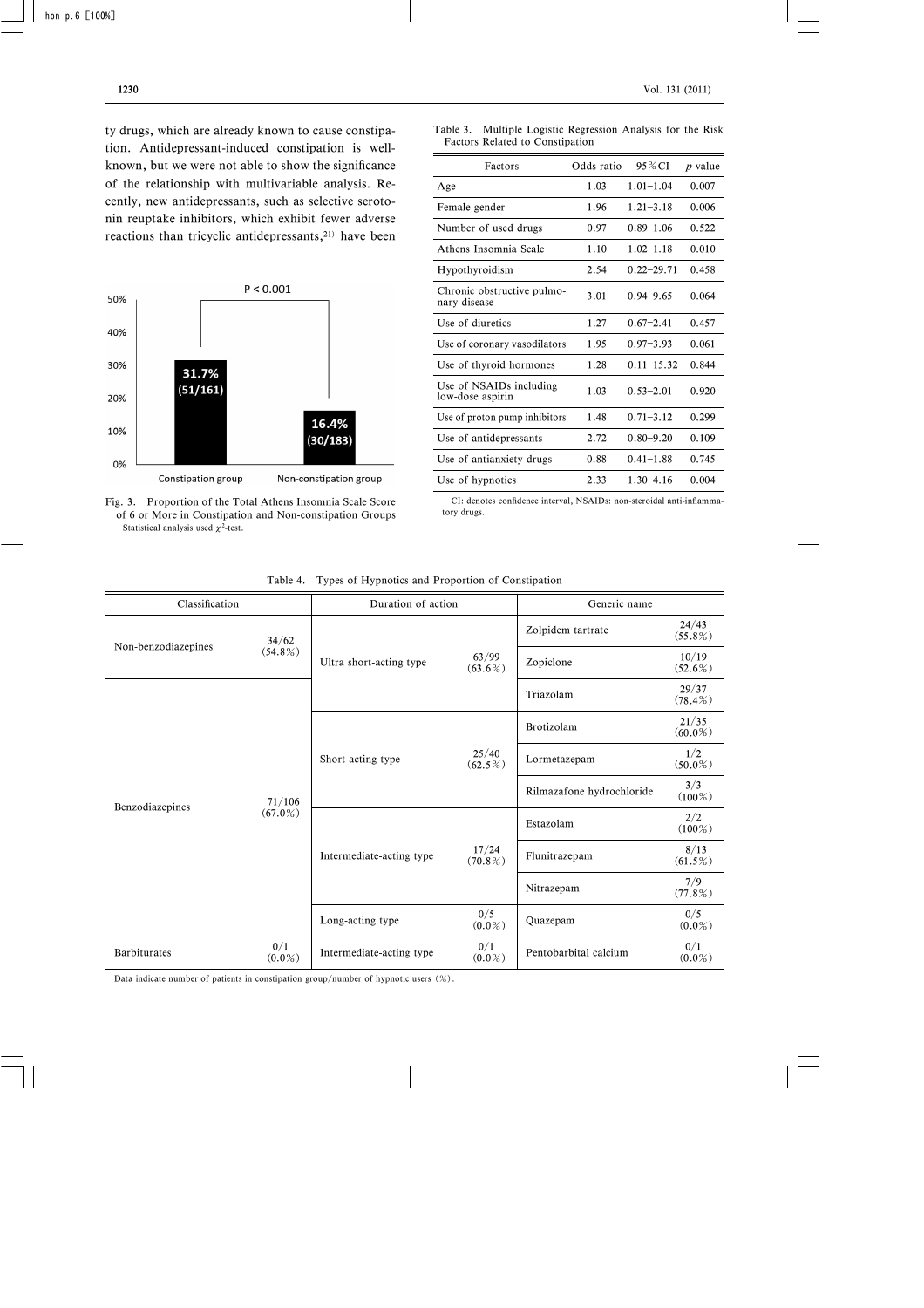prescribed for many patients.22) Other drugs possibly cause constipation but may not have a significant association because of limited and inconsistent views about the constipating drugs in a few previous reports.10,11) Also, while the frequencies of adverse drug reactions ordinarily rise with an increase in the number of drugs taken,  $23,24$  drug-induced constipation may be little influenced by the number of drugs and more by certain drugs, such as hypnotics.

Other than the drugs used, the other significant factors related to constipation were age, gender, and AIS score. Constipation in older adults is widely considered to be a common problem due to a decline in bowel movement. Females suffer from constipation more than males according to epidemiological studies.<sup>1-3)</sup> With respect to the sleep disorders, the relationship to constipation was uncertain. In this study, the sleep conditions between constipation and non-constipation groups were significantly different, as shown in Figs. 2 and 3. When our data were analyzed by multivariable analysis, the relationship became clear as an independent risk factor of constipation. These results support the view that constipation can result from sleep disorders. $14-17$ )

As strategies to prevent constipation, we note sleep conditions and the use of hypnotics. First, in regard to the sleep conditions, cognitive behavioral therapy, such as sleep hygiene, sleep restriction, stimulus control, and cognitive therapy, is effective in the treatment of insomnia.<sup>25-27)</sup> This non-pharmacologic therapy can lead to the prevention of constipation over and above the improvement of insomnia. Second, in regard to the use of hypnotics, non-benzodiazepines may have a relatively lower risk of causing constipation than benzodiazepines, which may be tolerated by patients with constipation. Furthermore, ramelteon, a selective melatonin receptor agonist, $28,29$ ) has little affinity for other receptors, including acetylcholine, and therefore may be useful from the viewpoint of avoiding constipation.

Our study has some limitations. Diet and exercise, $8,9)$  known to be related to constipation, were not considered in this study, and their inclusion may provide better analytical precision. Also, more study needs to be done on the administration of several types of drugs as the number of such patients in this study was too small to reach any conclusions; for example, opioids are also considered to have a significant relationship with constipation.

In conclusion, constipation was related to age, female gender, sleep conditions, and use of hypnotics in our subjects. The present study provides evidence that the drugs with the strongest relationship with constipation are hypnotics. Therefore, the administration of hypnotics may be undesirable for patients who should avoid occurrence of constipation such as ileus patients. Care should be taken to prevent hypnoticsinduced constipation.

### **REFERENCES**

- 1) Higgins P. D., Johanson J. F., Am. J. Gastroenterol., 99, 750-759 (2004).
- 2) Brandt L. J., Prather C. M., Quigley E. M., Schiller L. R., Schoenfeld P., Talley N. J., Am. J. Gastroenterol., 100, S5-S21 (2005).
- 3) Peppas G., Alexiou V. G., Mourtzoukou E., Falagas M. E., BMC Gastroenterol., 8, 5  $(2008)$ .
- 4) Dennison C., Prasad M., Lloyd A., Bhattacharyya S. K., Dhawan R., Coyne K., Pharmacoeconomics, 23, 461-476 (2005).
- 5) Cheng C., Chan A. O., Hui W. M., Lam S. K., Aliment. Pharmacol. Ther., 18, 319-326  $(2003)$ .
- 6) Ueki T., Tasaki N., Yoshida T., Jpn. J. Pharm. Health Care Sci., 33, 119-124 (2007).
- 7) Locke G. R. 3rd, Pemberton J. H., Phillips S. F., Gastroenterology, 119, 1766-1778 (2000).
- 8) Hsieh C., Am. Fam. Physician, 72, 2277-2284  $(2005)$ .
- 9) Spinzi G. C., Dig. Dis., 25, 160-165 (2007).
- 10) Harari D., Gurwitz J. H., Avorn J., Choodnovskiy I., Minaker K. L., Am. J. Med., 99, 513-518 (1995).
- 11) Talley N. J., Jones M., Nuyts G., Dubois D., Am. J. Gastroenterol., 98, 1107-1111 (2003).
- 12) Ueki T., Tasaki N., Yoshida T., Ooe N., Nishida K., Nakamura J., Nakashima M., Jpn. J. Pharm. Health Care Sci., 34, 865-870  $(2008)$ .
- 13) Ueki T., Nagai K., Ooe N., Nakashima M. N., Nishida K., Nakamura J., Nakashima M., Yakugaku Zasshi, 131, 469-476 (2011).
- 14) Cremonini F., Camilleri M., Zinsmeister A. R., Herrick L. M., Beebe T., Talley N. J., Neurogastroenterol. Motil., 21, 128-135  $(2009)$ .
- 15) Ono S., Komada Y., Ariga H., Tsutsumi H.,